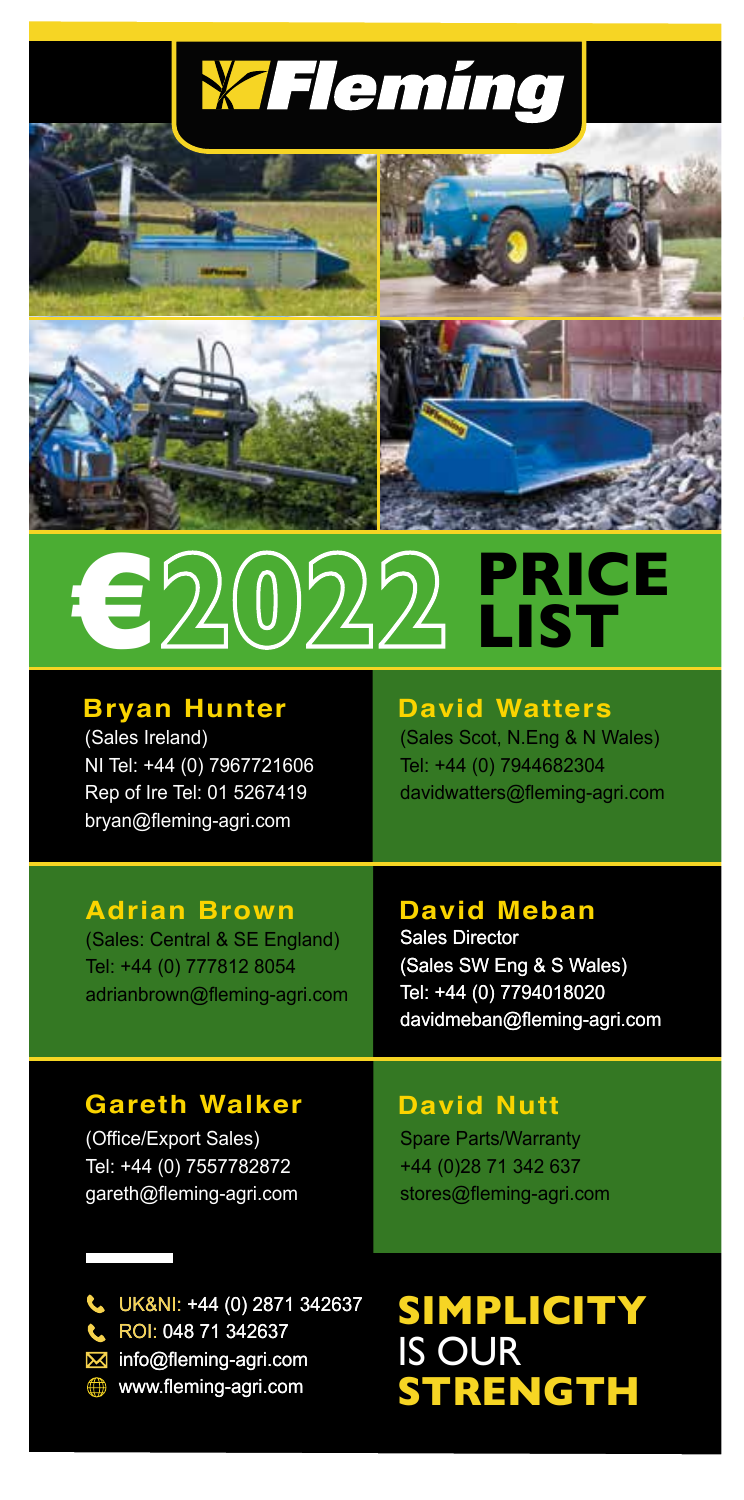

| <b>Code</b>     | Landrollers (5 - 12)         |                          |
|-----------------|------------------------------|--------------------------|
|                 |                              |                          |
| 183012          | 18x20x12 HYD Folding Roller  | €14,597                  |
| 123612ET        | 12x36x12 End Tow roller      | €9,182                   |
| 183612ET        | 18x36x12 End Tow roller      | €12,835                  |
|                 |                              |                          |
| <b>9WK12</b>    | 9x36x12 on Hyd wheels        | €6,506                   |
| <b>9WK16</b>    | 9x36x16 on Hyd wheels        | €7,014                   |
| 8WK12           | 8x36x12 on Hyd wheels        | €6,199                   |
|                 |                              |                          |
| 103010T         | 8x30x10 Tandem Lead Roller   | €5,028                   |
| 103010          | 10x30x10D-bar only           | €3,148                   |
| 103612          | 10x36x12 D-bar only          | N/A                      |
|                 |                              |                          |
| 93612           | 9x36x1/2 D-bar only          | €3,949                   |
| 93616           | 9x36x16 D-bar only           | N/A                      |
| 83612           | 8x36x12 D-bar only           | €3,733                   |
| 83012           | 8x30x12 D-bar&3PL            | €2,701                   |
| 83010           | 8x30x10 D-bar &3PL           | €2,545                   |
|                 |                              |                          |
| 8246            | 8x24x6 D-bar &3PL            | €1,966                   |
| 66246           | 6'6"x24x6 D-bar&3PL          | €1,443                   |
| 5246            | 5x24x6 D-bar only            | €1,318                   |
| 4246            | 4x24x6 D-bar only            | €1,224                   |
|                 | Optional scraper blades      |                          |
| 4SB             | 4' scraper blade             | €90                      |
| 5SB             | 5'scraper blade              | €100                     |
| 8SB             | 8'scraper blade              | €128                     |
| 9SB             | 9'scraper blade              | E151                     |
| IOSB            | 10' scraper blade            | €158                     |
|                 | <b>Aerators (13-15)</b>      |                          |
| AR <sub>5</sub> | 1.5m wide 21 blades          | €2,015                   |
| AR5R            | <b>AR5 Roller Attachment</b> | $\overline{\epsilon$ 788 |
|                 |                              |                          |
| AR8             | 2.5m wide, 42 blades         | €3,531                   |
|                 |                              |                          |
| <b>AR10</b>     | 3m wide, 54 blades           | €4,040                   |
|                 |                              |                          |
| <b>AR16</b>     | 5m wide, Hyd fold, 84 blades | €7,725                   |
|                 |                              |                          |
|                 |                              |                          |
|                 |                              |                          |

Tel: +44 (0)28 7134 2637 **www.fleming-agri.com**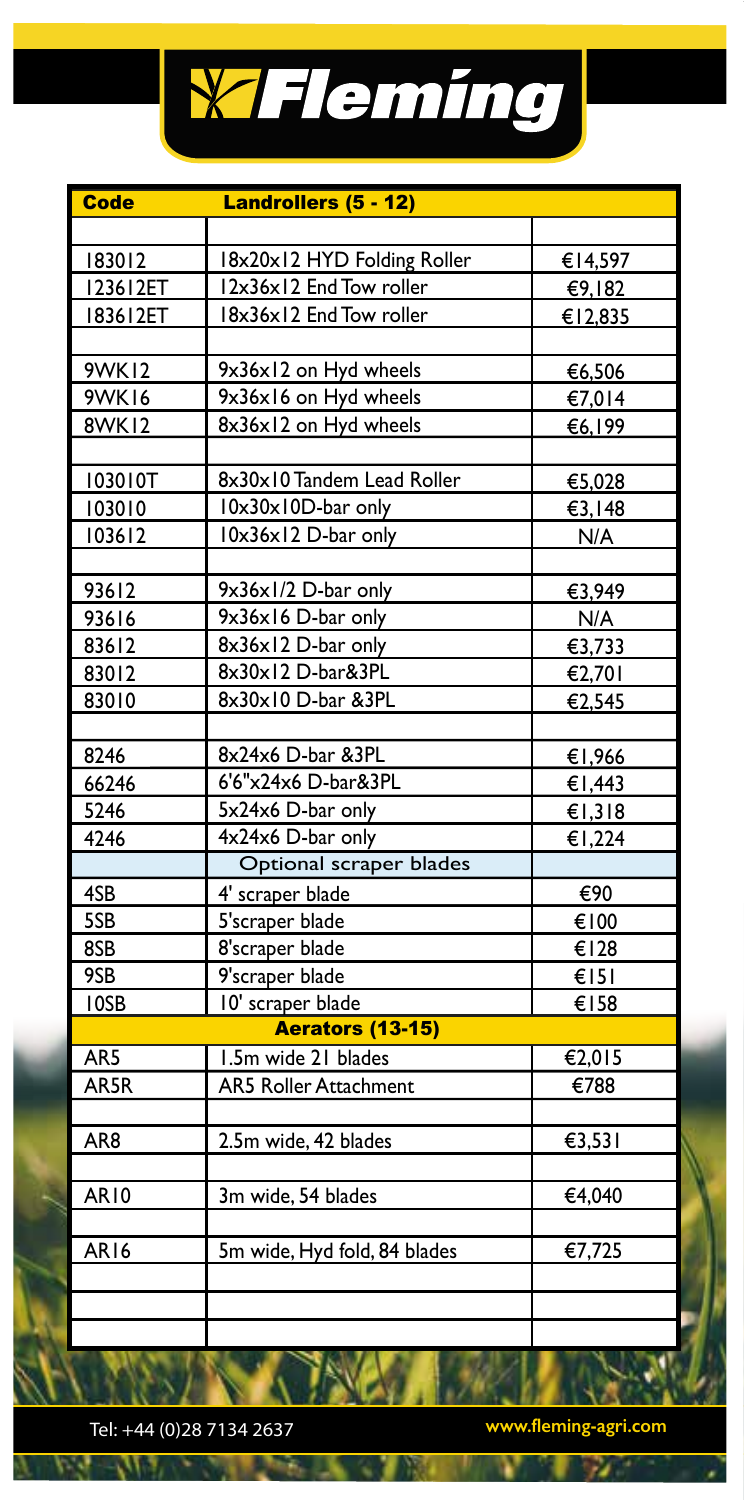

| <b>Code</b><br><b>Trailed Chain Harrows (16)</b> |                                                      |                              |  |
|--------------------------------------------------|------------------------------------------------------|------------------------------|--|
| GH <sub>4</sub>                                  | 4'(1.2m) Trailed Harrow                              | 6411                         |  |
| GH <sub>6</sub>                                  | 6'(1.8m) Trailed Harrow                              | €599                         |  |
| GH8                                              | 8'(2.5m) Trailed harrow                              | $\overline{\epsilon$ 723     |  |
| GH <sub>10</sub>                                 | 10'(3m) Trailed Harrow                               | €889                         |  |
| GH12                                             | 12'(3.7m) Trailed Harrow                             | €1,023                       |  |
|                                                  |                                                      |                              |  |
|                                                  | <b>Mounted Chain Harrows (17)</b>                    |                              |  |
| GHL <sub>6</sub> C                               | 6'(1.8m) Compact Mounted Harrow                      | €1,186                       |  |
| GHL6                                             | 6'(1.8m) Mounted Harrow (Galv)                       | $\overline{$ $\in$ I, I26    |  |
| GHL8                                             | 8'(2.5m) Mounted Harrow                              | €1,469                       |  |
| GHL10                                            | 10'(3m) Mounted Harrow                               | $\overline{\epsilon}$ 2, 106 |  |
| GHL12                                            | 12'(3.7m) Mounted Harrow                             | €2,357                       |  |
| GHL14                                            | 14'(4.25m) Mounted Harrow                            | €2,532                       |  |
| GHL16                                            | 16'(4.9m) Mounted Harrow                             | €2,703                       |  |
| <b>GHLH</b>                                      | <b>Hyd Folding Kit</b>                               | €628                         |  |
|                                                  | <b>In-line and Semi Offset Grass Toppers (18-20)</b> |                              |  |
| TOP <sub>3</sub>                                 | 3ft 3" Grass Topper (1m)                             | €1,148                       |  |
| TOP <sub>4</sub>                                 | 4' Grass Topper (1.25m)                              | €1,435                       |  |
| TOP5                                             | 5' Grass Topper (1.5m)                               | €1,464                       |  |
| <b>TOP5WK</b>                                    | Wheel kit for 4' and 5' topper                       | €293                         |  |
| TOP <sub>6</sub>                                 | 6' semi-offset Grass Topper (1.8m)                   | €1,580                       |  |
| TOP6OR                                           | 6' semi-offset c/w o/run PTO (1.8m)                  | €1,678                       |  |
| TOP <sub>9</sub>                                 | 9' in-line Grass Topper (2.8m)                       | €3,507                       |  |
| <b>TOP9HDIN</b>                                  | 9' in-line Heavy Duty (2.8m)                         | €4,240                       |  |
| TOP9HDOF                                         | Front Mounted In-line HD c/w Wheel Kit               | €5,610                       |  |
|                                                  |                                                      |                              |  |
|                                                  | <b>Fully Offset Grass Toppers (21-23)</b>            |                              |  |
| <b>TOP7SF</b>                                    | 7' Grass Topper Super Float (2.15m)                  | €4,722                       |  |
| <b>TOP8SF</b>                                    | 8' Grass Topper Super Float<br>(2.5m)                | €4,832                       |  |
| <b>TOP8SFHD</b>                                  | 8' Grass Topper Super Float H.D (2.5m)               | €5,300                       |  |
| TOP <sub>8T</sub>                                | 8' Grass Topper Trailed (2.5m)                       | N/A                          |  |
| <b>TOP9T</b>                                     | Super 900' Topper Trailed HD (2.8m)                  | €8,342                       |  |
|                                                  |                                                      |                              |  |
|                                                  |                                                      |                              |  |
| H.D Slasher (19)                                 |                                                      |                              |  |
| TOP6HD                                           | 6' slasher, 80 hp gear box (1.8m)                    | €2,391                       |  |
|                                                  |                                                      |                              |  |
|                                                  |                                                      |                              |  |
|                                                  | <b>Power Topper (24)</b>                             |                              |  |
| TOP4P                                            | 4'(1.2m) 20 hp trailed topper                        | $\overline{\epsilon}$ 5,691  |  |
|                                                  |                                                      |                              |  |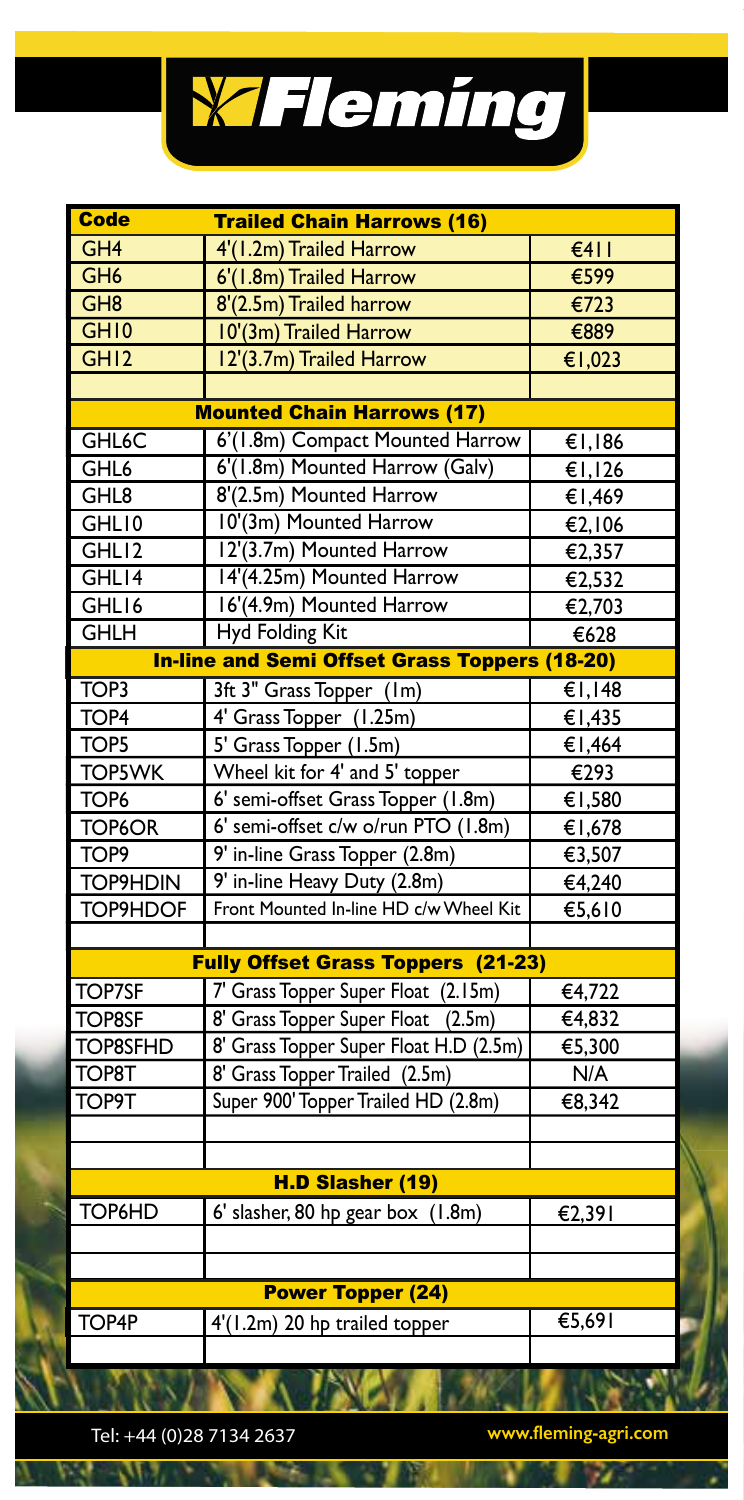

| <b>Code</b>         | Fertiliser Spreaders (26)                  |                           |
|---------------------|--------------------------------------------|---------------------------|
| <b>FSW500</b>       | 500 litres Wagtail                         | €2,277                    |
| <b>FSW800</b>       | 800 litres Wagtail                         | €2,882                    |
| FSW600EXT           | FSW 600 EXT for 500 model                  | €425                      |
| FSW1000EXT          | FSW1000 EXT for 800 model                  | $\overline{\epsilon$ 493  |
| FSW1250EXT          | FSW1250 EXT for 800 model                  | $\overline{\epsilon$ 564  |
| FSW 1400EXT         | FSW 1400 ext for 800 model                 | €660                      |
| <b>FSWP 619.029</b> | Hyd kit for 500 Model                      | $\overline{\epsilon}$ 353 |
| <b>FSWP 619.030</b> | Hyd kit for 800 Model                      | $\overline{\epsilon}$ 353 |
| <b>FSWP 902.011</b> | Cover for 500 model                        | €198                      |
| <b>FSWP 902.012</b> | Cover for 800 model                        | $\overline{\epsilon}$ 251 |
| <b>FSWP 902.015</b> | Cover for 1250 model                       | €264                      |
| FSWPC1400           | Cover for 1400 model                       | $\overline{\epsilon}$ 277 |
|                     | <b>Disc Spreaders (27)</b>                 |                           |
| <b>FS 300</b>       | 335 litres single disc spinner             | €607                      |
| <b>FS 500</b>       | 450 litres single disc spinner             | €622                      |
| FS 400.091          | Salt & sand deflector kit                  | $\overline{\epsilon}$ 186 |
| FS 400.200          | Salt & sand wheel agitator                 | €68                       |
| FS 400.164          | Cable control kit for disc spreader        | €427                      |
| FSC 902.003         | Cover for disc spreader                    | €102                      |
|                     |                                            |                           |
|                     |                                            |                           |
|                     | <b>Trailed Disc Spreaders (28)</b>         |                           |
| FSC180TPL           | 213 litres trailed spreader/plastic hopper | €1,257                    |
| FSC 620.001         | Cover for FSC180 Spreaders                 | €85                       |
| FSC 902.001         | Salt & sand spreading kit for trailed      | €226                      |
| FSC 620.108         | Salt & Sand Agitator Rigid                 | €165                      |
|                     |                                            |                           |
|                     |                                            |                           |
|                     |                                            |                           |
|                     | <b>Finishing Mowers (29)</b>               |                           |
| <b>FM120</b>        | 4' Finishing Mower                         | €2,097                    |
| <b>FM150</b>        | 5' Finishing Mower                         | €2,256                    |
| <b>FM180</b>        | <b>6' Finishing mower</b>                  | €2,353                    |
| <b>FM230</b>        | 8' Finishing Mower                         | €3,386                    |
| FMI10.282           | Mulching Kit for 4'                        | €264                      |
| FMI10.283           | Mulching Kit for 5'                        | €277                      |
| FM110.284           | Mulching Kit for, 6'                       | €303                      |
| FMI10.285           | Mulching Kit for 8'                        | €393                      |
| FM100.364           | Anti-scalping roller for 4',5',6'.         | €106                      |
| FM100.503           | Anti-scalping roller for 8'.               | E122                      |
|                     |                                            |                           |

Tel: +44 (0)28 7134 2637 **www.fleming-agri.com**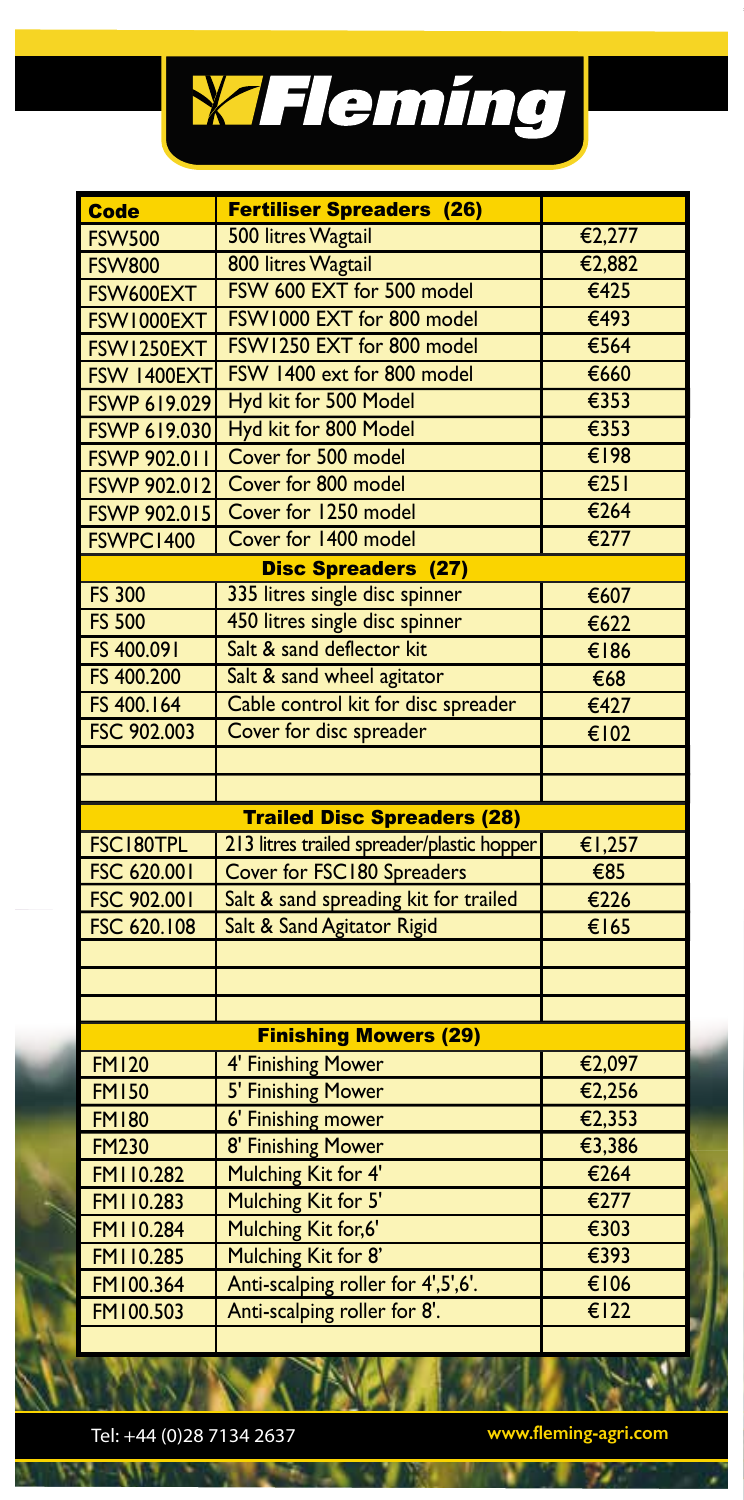

| <b>Hay Machinery (30-32)</b> |                                                  |                          |  |
|------------------------------|--------------------------------------------------|--------------------------|--|
| <b>HAYBOB</b>                | 10' (3m) Haymaker                                | €3,964                   |  |
| HAYAG4.2RAKE                 | 4.2m Windrower Sitrex                            | N/A                      |  |
| HAYAG5.2TED                  | 5.2m Tedder Sitrex                               | €6,153                   |  |
|                              |                                                  |                          |  |
|                              | <b>Manual Tipping Box (33-34)</b>                |                          |  |
| HD <sub>6</sub>              | 6' Heavy Duty box                                | $\overline{\epsilon$ 975 |  |
| TB <sub>5</sub>              | 5' Std. Tipping box                              | €523                     |  |
| $\overline{TB4}$             | 4' Std. Tipping box                              | €495                     |  |
| TB <sub>5</sub> C            | 5' Compact Tipping box                           | €523                     |  |
| TB <sub>4</sub> C            | 4' Compact Tipping box                           | €495                     |  |
|                              | <b>HYD Transport Box (35-36)</b>                 |                          |  |
| HYD7                         | 7'hyd. Tipping transport box                     | €1,432                   |  |
| HYD6'6                       | 6'6" hyd Tipping transport box                   | €1,376                   |  |
| HYD6                         | 6' hyd. Tipping transport box                    | €1,190                   |  |
| HYD5                         | 5'hyd. Tipping transport box                     | €1,155                   |  |
| HYD <sub>5</sub> C           | 5'hyd. Compact transport box                     | €I, I55                  |  |
| HYD4                         | 4'hyd.Compact transport box                      | €1,135                   |  |
|                              |                                                  |                          |  |
|                              | <b>Tipping Trailers (37-45)</b>                  |                          |  |
| TR16                         | 6.2m x 2.4m - c/w hyd Door, air/hyd brake        | N/A                      |  |
| TR <sub>16</sub> SH          | Galv Silage kit only                             | N/A                      |  |
|                              |                                                  |                          |  |
| TR <sub>14</sub>             | 5.7m x 2.43m - Grain c/w manual door             | N/A                      |  |
| <b>TR14S</b>                 | Manual door Silage kit                           | $\overline{N/A}$         |  |
| $TR$   4SH                   | Hyd door trailer silage side kit                 | N/A                      |  |
|                              |                                                  |                          |  |
| <b>TR12</b>                  | 5.13m x 2.43m - Grain c/w manual door            | N/A                      |  |
| TR <sub>12S</sub>            | Manual door Silage kit                           | N/A                      |  |
| TRI2SH                       | Hyd door trailer silage side kit                 | N/A                      |  |
|                              |                                                  |                          |  |
| TRI2H                        | Hyd back door only for TR12 and TR14             | N/A                      |  |
| <b>TRAB</b>                  | Air/Hyd Brake c/w load sensing valve (TR14 only) | N/A                      |  |
|                              |                                                  |                          |  |
|                              |                                                  |                          |  |
| <b>TR10</b>                  | 14.5 x 7.5 (4.35 x 2.25) Drop sides              | N/A                      |  |
| <b>TRIOM</b>                 | Monocoque 385/55/22.5 tyres on TR10              | N/A                      |  |
|                              | Upgrade tyres to 500/50/17 per trailer           | N/A                      |  |
| TR10GS                       | <b>Extension sides</b>                           | N/A                      |  |
| TRIOE                        | 900mm Bale extension                             | N/A                      |  |
|                              |                                                  |                          |  |
| TRI0HD                       | TR10 Dump Trailer c/w drop down door             | POA                      |  |
|                              | <b>TAWA</b>                                      |                          |  |

T N

 $\overline{\mathbf{v}}$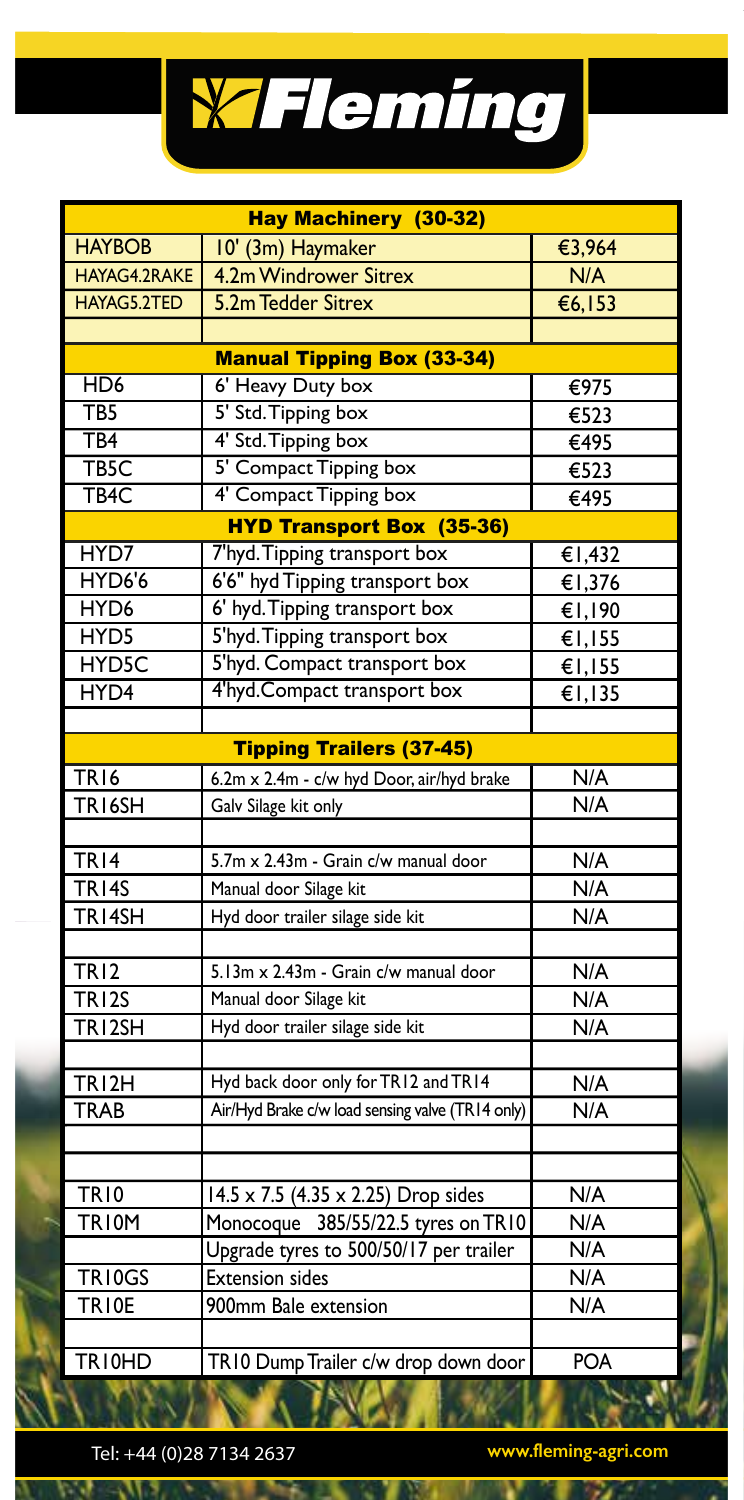

| <b>Code</b>        | <b>Tipping Trailers (37-45)</b>                               |         |
|--------------------|---------------------------------------------------------------|---------|
| TR8D               | 13'x7' (4.1x 2.15m) 8t drop side 12.5 whls, c/w B & L,        | €9,893  |
| TR8M               | 13'x7' (4.1x 2.15m) 8t Mono 12.5 whls, c/w B & L,             | €10,909 |
| TR8E               | 900mm Bale Extension                                          | €943    |
| TR8GS              | <b>Extension sides</b>                                        | €1,728  |
| <b>TRGC</b>        | Grain chute                                                   | €239    |
| ZGPP71             | TR8 tyre upgrade to 400 whls per trailer (4 wheels)           | €597    |
|                    |                                                               |         |
| TR <sub>6</sub>    | 12'x7' (3.7x 2.15m) 6 Ton 12.5 whls, c/w B & L                | €6,657  |
| TR6GS              | <b>Extension sides</b>                                        | €1,441  |
| TR6MS              | <b>Galvanised Mesh sides</b>                                  | €1,323  |
| ZGPP71             | TR6 Tyre upgrade to 400 whls per trailer (2 wheels)           | €300    |
|                    |                                                               |         |
| TR <sub>4</sub>    | 10'x 6'6" (3.1x 2m) 4 Ton 10.5/75 whls, c/w B & L             | €5,309  |
| TR4MS              | Galvanised TR4 Mesh sides                                     | €1,236  |
| TR4GS              | <b>Extension sides</b>                                        | €1,227  |
|                    |                                                               |         |
| TR <sub>2</sub>    | 8' 6"x 4' 7" (2.6x 1.4m) 2 Ton no B & L                       | €3.342  |
| TR <sub>2</sub> MS | Mesh sides                                                    | €931    |
| ZGPP160A           | TR2 tyre upgrade to 26/12/12 turf tyre per trailer (2 wheels) | €210    |
|                    |                                                               |         |
| TRI                | 6' 3"x4' (1.9 x 1.2m) 1.5 Ton no B & L.                       | €2,955  |
| TRIMS              | Mesh sides                                                    | €882    |
| P001-676A          | Lights for TRI/TR2                                            | €267    |
|                    | <b>Flat Bed Bale Trailer (46)</b>                             |         |
| <b>TRF25</b>       | 25'x8',(7.6x 2.44m) 10t, flatbed, 365/65R x 22.5s             | N/A     |
| ZGPP49D            | TRF25 Tyre upgrade to 550 wheels per trailer                  | N/A     |
|                    |                                                               |         |
| TRF21              | 21'x8', (6.3 x 2.44m) 10t, flatbed, 12.5                      | N/A     |
| ZGPP71             | TRF21 Tyre upgrade to 400 wheels per trailer                  | N/A     |
|                    |                                                               |         |
| TRF25LR            | Set of bale ladders                                           | N/A     |
|                    |                                                               |         |

## All orders to be sent to: orders@fleming-agri.com



w

A carriage contribution will be charged on all deliveries. All sizes quoted are approximate. Prices are subject to change without notice Title of goods supplied does not pass to purchaser until paid for in full

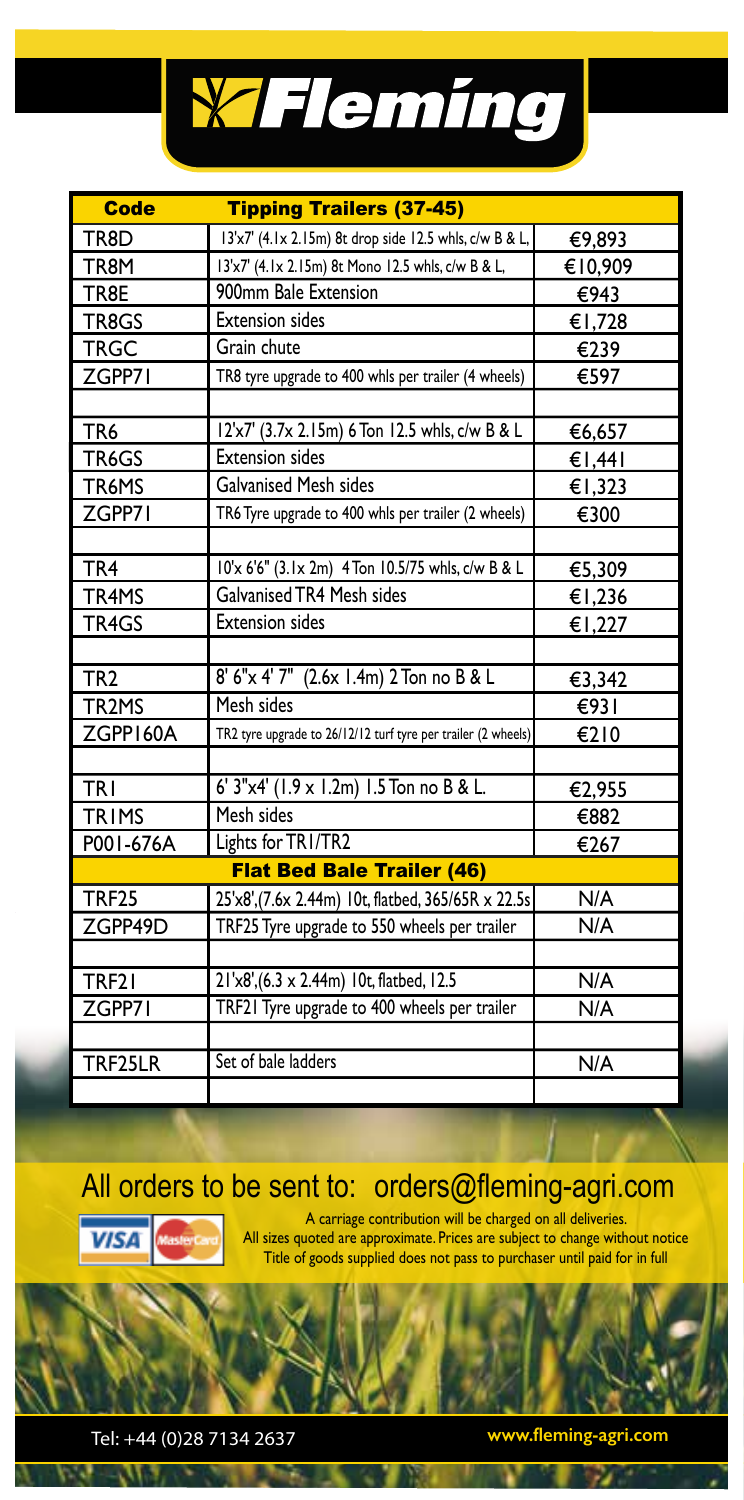

| <b>Code</b>       | <b>Landlevellers (48-49)</b>       |                           |
|-------------------|------------------------------------|---------------------------|
| LL <sub>12</sub>  | 4m (13') Hyd. Folding Landleveller | €4,378                    |
| LL10              | 10' (3.1m) Landleveller            | €1,153                    |
| LL8               | 8'(2.5m) Landleveller              | €928                      |
| LL5               | 5'(1.5m) landleveller              | €652                      |
|                   |                                    |                           |
|                   |                                    |                           |
|                   |                                    |                           |
|                   | <b>Rotavators (50)</b>             |                           |
|                   | <b>Compact Rotavators</b>          |                           |
| TSZ142-110        | I.Im Rotavator                     | €2,075                    |
| TSZ148-125        | 1.25m Rotavator                    | €2,182                    |
| TSZ160-150        | <b>I.5m Rotavator</b>              | €2,290                    |
|                   | <b>Agri Rotavators</b>             |                           |
| <b>TSS172-185</b> | <b>I.85m Rotavator</b>             | €3,414                    |
| TSS184-215        | 2.15m Rotavator                    | €3,723                    |
|                   |                                    |                           |
|                   |                                    |                           |
|                   |                                    |                           |
|                   |                                    |                           |
|                   | <b>Flail Mowers (25)</b>           |                           |
|                   | <b>Compact Flail Mowers</b>        |                           |
| <b>TOPF100</b>    | Im Flail Mower (no hyd side shift) | €2,748                    |
| <b>TOPF130</b>    | 1.3m Flail Mower (hyd side shift)  | €3,213                    |
| TOPF145           | 1.45m Flail Mower (hyd side shift) | €3,399                    |
| <b>TOPF160</b>    | 1.6m Flail Mower (hyd side shift)  | €3,584                    |
| TOPF175           | 1.75m Flail Mower (hyd side shift) | €3,920                    |
|                   | Agri Flail Mowers                  |                           |
| <b>TOPF205</b>    | 2.05m Flail Mower (hyd side shift) | €4,358                    |
| <b>TOPF250</b>    | 2.5m Flail Mower (hyd side shift)  | €6,591                    |
|                   |                                    |                           |
|                   | <b>Arena Conditioner (51)</b>      |                           |
| SM                | 2m Sandman                         | $\overline{61,641}$       |
| SMQDB             | Sandman Drawbar for Quad           | $\overline{\epsilon}$ 259 |
|                   |                                    |                           |
|                   |                                    |                           |
| Soilmaster (52)   |                                    |                           |
| <b>SM10</b>       | 10' (3m) Soilmaster                | €4,828                    |
|                   |                                    |                           |
|                   |                                    |                           |
|                   |                                    |                           |
|                   |                                    |                           |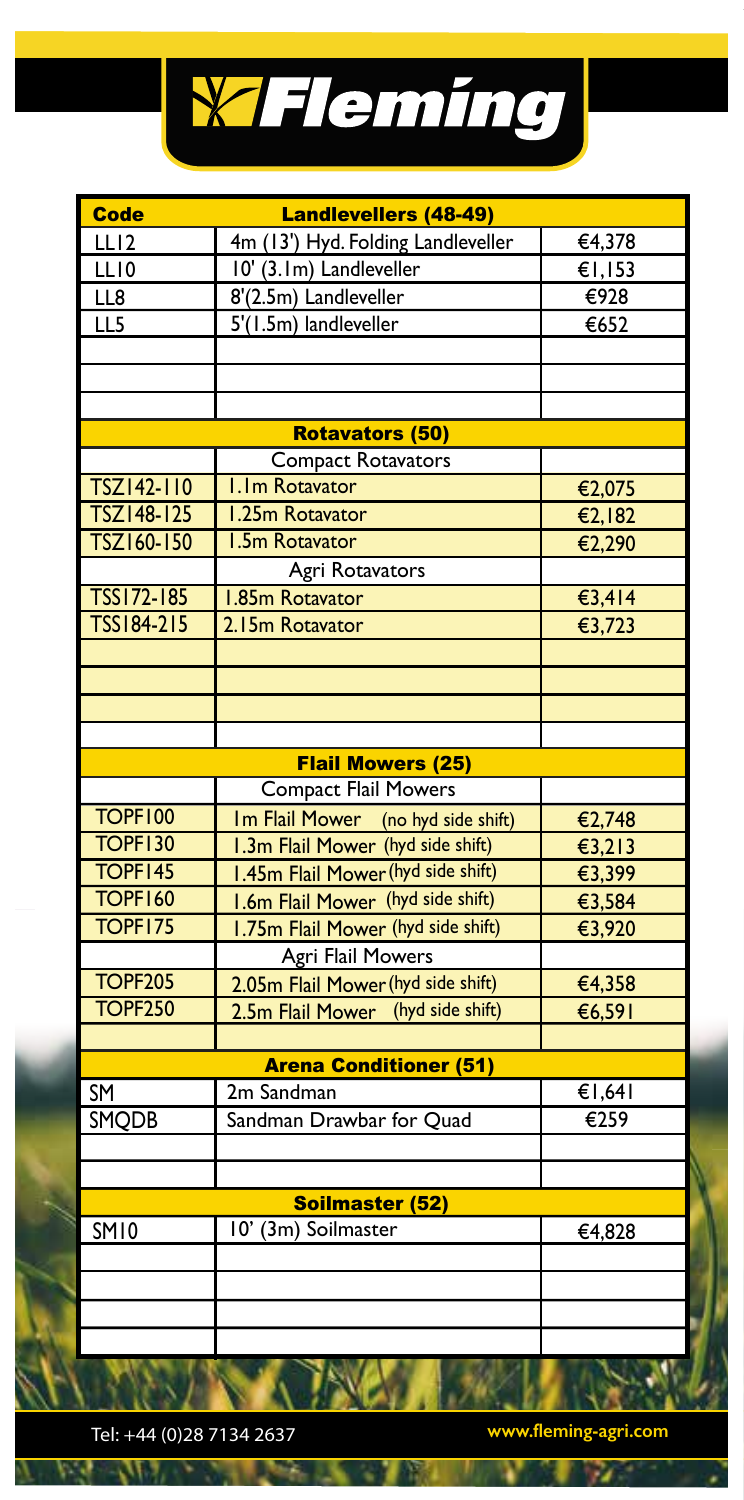

| <b>Code</b>        | <b>Slurry Tankers (53-57)</b>                                                          |                          |  |
|--------------------|----------------------------------------------------------------------------------------|--------------------------|--|
| <b>ST1100N</b>     | 1100 Gallon Non-Recessed Tanker                                                        | €12,776                  |  |
| <b>ST1300N</b>     | 1300 Gallon Non-Recessed Tanker                                                        | €13,575                  |  |
| ST1600N            | 1600 Gallon Non-Recessed Tanker                                                        | €14,742                  |  |
| ST1600             | 1600 Gallon Recessed Tanker                                                            | €19,350                  |  |
| ST2000             | 2000 Gallon Recessed Tanker                                                            | €20,922                  |  |
|                    |                                                                                        |                          |  |
|                    | Full commercial cranked axle with 420x180 brakes<br>with 120mm lower centre of gravity |                          |  |
| ST2000C            | Rec 11000L pump crankd axle, 28.1 tyres                                                | €22,003                  |  |
| ST2300             | Recessed c/w 11000L pump, 30.5 tyres.                                                  | €23,143                  |  |
| ST2500             | Recessed c/w 11000L pump, 30.5 tyres                                                   | €23,943                  |  |
|                    |                                                                                        |                          |  |
| <b>STAF</b>        | Auto fill with docking pod                                                             | €4,236                   |  |
| P001.631           | Extra fill valve                                                                       | $\overline{\epsilon$ 428 |  |
|                    |                                                                                        |                          |  |
| ZTAN56             | Hyd change over for 80001                                                              | <b>POA</b>               |  |
| ZTAN <sub>57</sub> | Hyd change over for 110001                                                             | <b>POA</b>               |  |
| P001.632           | 8,000L Hyd vacuum Pump Kit                                                             | <b>POA</b>               |  |
| P001.633           | 11,000L Hyd vacuum Pump Kit                                                            | <b>POA</b>               |  |
|                    |                                                                                        |                          |  |
|                    | Trailing Shoes/Dribble bar                                                             |                          |  |
| ST75DTM            | 7.5m turret mounted dribble bar                                                        | <b>POA</b>               |  |
| ST75DBM            | 7.6m bracket mounted dribble bar                                                       | <b>POA</b>               |  |
| ST75TS             | 7.5m bracket mounted trailing shoe                                                     | <b>POA</b>               |  |
|                    | <b>Slurry Pump (59)</b>                                                                |                          |  |
| <b>SP100</b>       | Slurry Pump (no top fill)                                                              | N/A                      |  |
|                    | <b>Muck Spreader (60-64)</b>                                                           |                          |  |
| <b>MINIMUCK</b>    | lyd <sup>3</sup> (8m <sup>3</sup> )for 3pl. Minimuck                                   | €1,430                   |  |
| MS <sub>15</sub>   | 2yd <sup>3</sup> (1.5m <sup>3</sup> ) 10/80/12 tyres                                   | €3,439                   |  |
| <b>MS450</b>       | 4yd <sup>3</sup> (3m <sup>3</sup> ) 10/75/15.3 tyres                                   | €4,970                   |  |
| MS700              | 6.5yd <sup>3</sup> (5m <sup>3</sup> ) 385/65/22.5 tyres                                | €7,857                   |  |
| <b>MS1000</b>      | 9.5 yd <sup>3</sup> (7m <sup>3</sup> ) 550/60/22.5 tyres                               | €10,582                  |  |
|                    | <b>Yardscrapers (65-67)</b>                                                            |                          |  |
| <b>AYSF</b>        | Flexi All Rubber Scraper                                                               | €1,075                   |  |
| <b>AYSFG</b>       | Flexi All Rubber Scraper (Galv)                                                        | $\overline{1,167}$       |  |
| ZGPP38             | Flexi rubber blade (50mm)                                                              | €417                     |  |
| <b>AYSHD</b>       | Big Blue All Rubber Scraper                                                            | €878                     |  |
| <b>AYSHDGALV</b>   | Big Blue All Rubber Scraper (Galv)                                                     | €993                     |  |
| ZGPP37             | Big Blue Rubber Blade (26mm)                                                           | €270                     |  |
| <b>AYS</b>         | Standard All Rubber Scraper                                                            | E751                     |  |
| <b>AYSGALV</b>     | Standard All Rubber Scraper (Galv)                                                     | €830                     |  |
| ZGPP36             | Standard Rubber Blade (26mm)                                                           | €215                     |  |
|                    | Flemings also offer a front loader scraper, see outfront section                       |                          |  |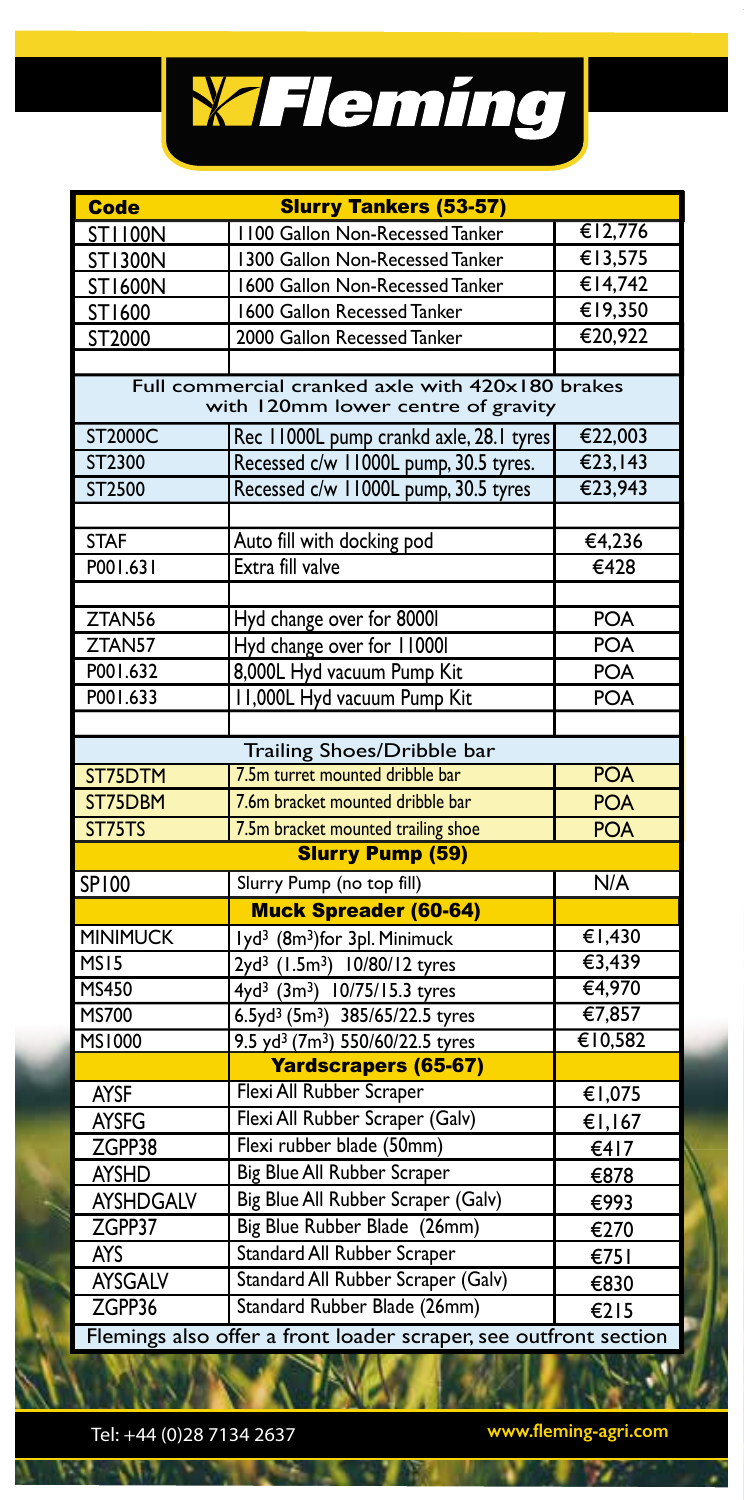

| 3 PL Bale Handling Equipment (68-71) |                                                                                    |                             |  |
|--------------------------------------|------------------------------------------------------------------------------------|-----------------------------|--|
| <b>UBS</b>                           | Universal Bale Spike (2 Tines)                                                     | €385                        |  |
| <b>HDBBT</b>                         | Heavy Duty Bale Tipper                                                             | €572                        |  |
| <b>DBBH</b>                          | H.D. Double Bale Tipper                                                            | €1,501                      |  |
| <b>DBHYD</b>                         | Hyd. Double Bale transporter                                                       | €1,719                      |  |
|                                      |                                                                                    |                             |  |
|                                      |                                                                                    |                             |  |
|                                      | <b>OUTFRONT,</b><br>Loader Attachments A<br><b>Bale Handling Equipment (72-75)</b> |                             |  |
| <b>FLS</b>                           | Front Loader spike (2 Tines)                                                       | €386                        |  |
| <b>FLSEB</b>                         | Front Loader spike c/w Euro Brackets                                               | €557                        |  |
| SQBH                                 | Square Bale Handler                                                                |                             |  |
| <b>SQBHEB</b>                        | Square Bale Handler c/w Euro Brackets                                              | €1,503                      |  |
| <b>BBSTAC</b>                        | <b>Bale Stacker</b>                                                                | €1,665                      |  |
| <b>BBSTACEB</b>                      | Bale Stacker c/w Euro Brackets                                                     | €1,297                      |  |
| <b>BGRAB</b>                         | Round Bale Grabber                                                                 | €1,435                      |  |
|                                      |                                                                                    | €1,435                      |  |
| <b>BGRABEB</b>                       | Round Bale Grabber c/w Euro Brackets                                               | €1,609                      |  |
|                                      |                                                                                    |                             |  |
|                                      |                                                                                    |                             |  |
|                                      |                                                                                    |                             |  |
|                                      | <b>Shear Grabs (76-77)</b>                                                         |                             |  |
| SG <sub>4</sub>                      | 4ft Shear Grab (1.275m)                                                            | €2,602                      |  |
| SG4E                                 | 4ft Shear Grab c/w Euro Brackets                                                   | €2,801                      |  |
| SG5                                  | 5ft Shear Grab (1.5m)                                                              | €2,867                      |  |
| SG5E                                 | 5ft Shear Grab c/w Euro Brackets                                                   | €3,067                      |  |
| SG6                                  | 6ft Shear Grab (1.8m)                                                              | $\overline{\epsilon}$ 3,548 |  |
| SG6E                                 | 6ft Shear Grab c/w Euro Brackets                                                   | €3,744                      |  |
|                                      |                                                                                    |                             |  |
|                                      | <b>Front Loader Buckets (78)</b>                                                   |                             |  |
| FLB5                                 | 1.5m Front Loader Bucket                                                           | €725                        |  |
| FLB5E                                | 1.5m Front Loader Bucket c/w Euro Brackets                                         | €933                        |  |
| FLB6                                 | 1.8m Front Loader Bucket                                                           | €745                        |  |
| FLB6E                                | I.8m Front Loader Bucket c/w Euro Brackets                                         | €953                        |  |
| FLB7                                 | 2. Im Front Loader Bucket                                                          | €924                        |  |
| FLB7E                                | 2.1m Front Loader Bucket c/w Euro Brackets                                         | €1,135                      |  |
|                                      |                                                                                    |                             |  |
|                                      |                                                                                    |                             |  |
|                                      |                                                                                    |                             |  |
|                                      |                                                                                    |                             |  |
|                                      |                                                                                    |                             |  |